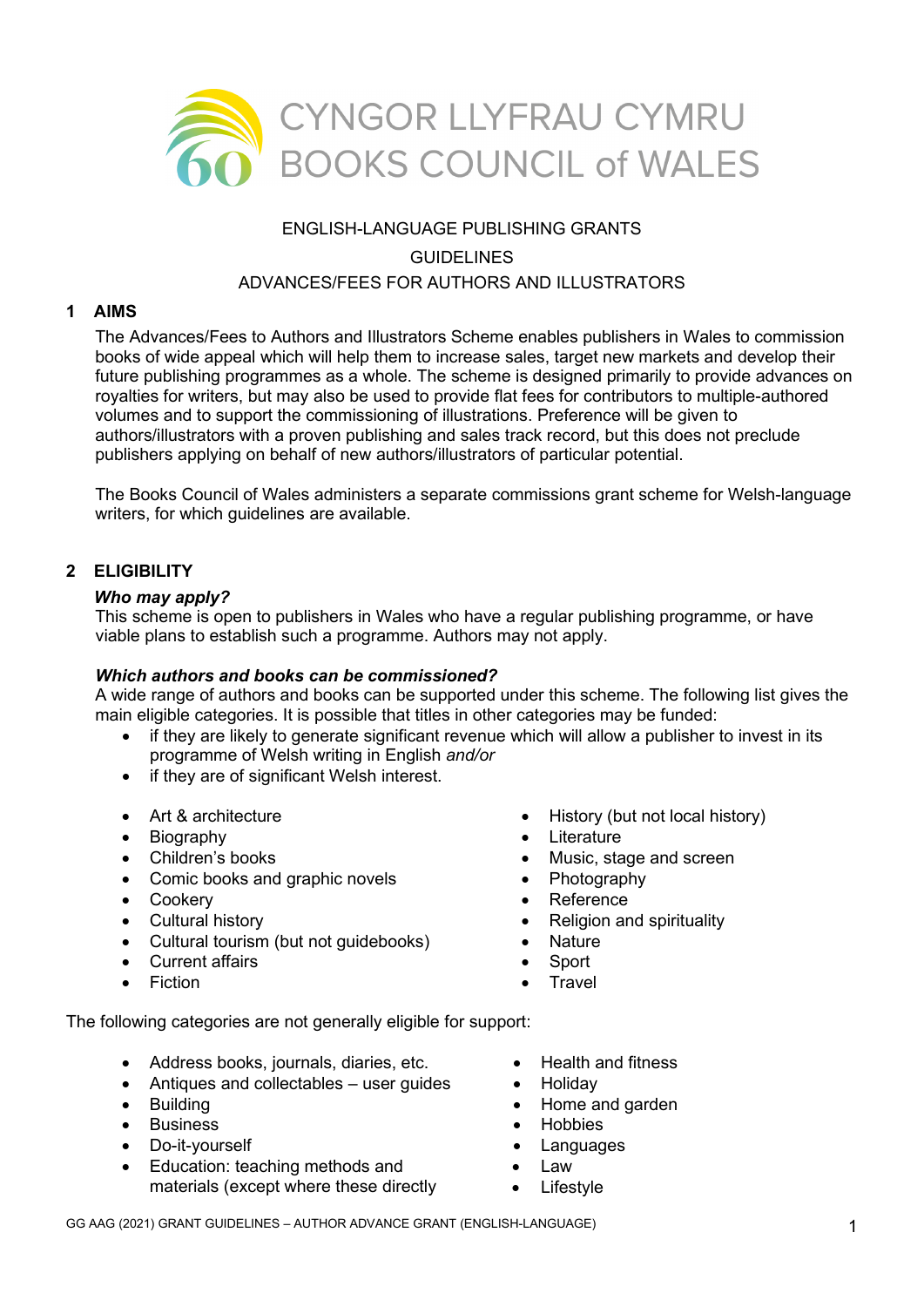relate to Welsh writing in English)

- Family
- Finance
- Games and puzzles
- Guidebooks
- **Local history**
- Maps and guides
- Self-help
- Technical manuals

Neither of the above lists is comprehensive. Where there is uncertainty as to eligibility, publishers are asked to discuss their projects with the Books Council's Publishing Development Department before submitting an application. Contact information can be found at the end of this document.

Please note that to avoid double-funding publishing projects, the Publishing Grants Subcommittee will consider the following questions:

- Has the author received a full-time salary to work on the material that is to be published?
- Has any form of remuneration, such as a period of paid sabbatical leave, grant funding (from a source other than BCW), a scholarship, bursary or financial prize been awarded to work on the material prepared for the publishing project?
- Is a source of funding such as those listed above available for the proposed work?
- Is there a connection between the work to be published and the post held by the author?
- If the author is employed by a university, will the proposed publication be submitted for the REF?
- Has the work been completed outside working hours or in addition to the expected responsibilities relating to a post?
- Without the award of funding is the work likely to be published (at all / in Wales)?
- Does the application present a sufficiently strong need for funding?

If the Publishing Grants Subcommittee believe that the work has or should be funded from a source other than BCW they will consider the following options:

- To provide funding for no more than 50% of the maximum sum allowable by the scheme.
- In cases where the Subcommittee are not convinced that sufficient need has been shown and that the work has received significant funding from another source, the application may be rejected for funding.

## **3 ASSESSMENT CRITERIA AND PRIORITIES**

Applications will be assessed according to the following criteria:

## *Book*

- the book's likely market appeal;
- the likely quality of the book's content and production;
- the sales forecast:

**N.B.** It is expected that titles funded under this scheme will reach a sales target of 2,000 copies within 18 months. Consistent failure by a publisher to meet this target will be considered in future applications.

## *Publisher*

- the strength of the publisher's current list and programme, particularly in the area of Welsh writing in English;
- the degree to which this list is likely to benefit from revenue generated by the proposed project;
- the publisher's willingness to offer competitive discounts;
- the publisher's previous sales record (for books in receipt of similar grants);
- the publisher's track record in keeping to publishing timetables: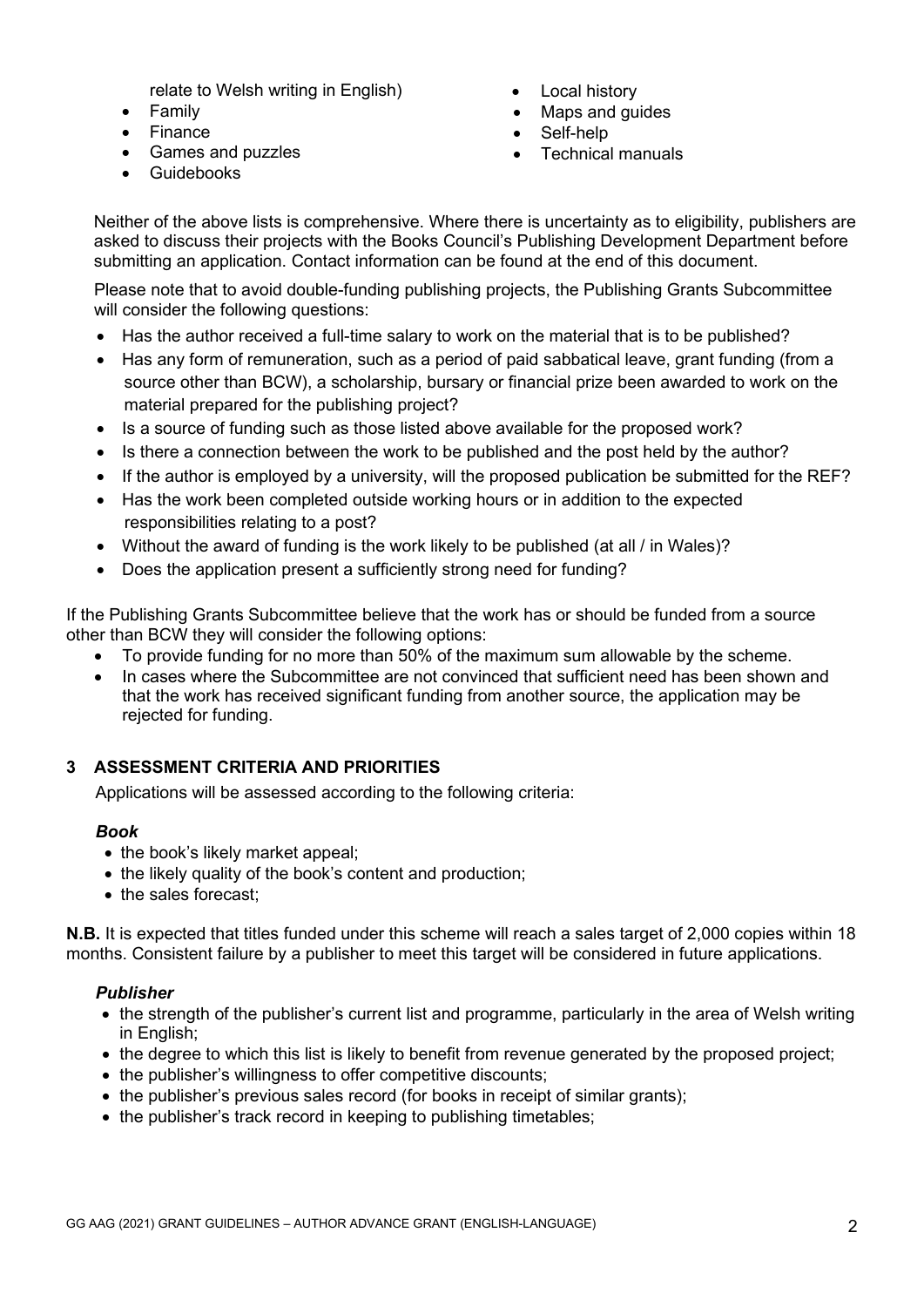**N.B.** In the case of new and emerging publishers without established lists, please contact the Publishing Development department to discuss alternative ways to demonstrate eligibility, which may include proposed programme lists, confirmed titles, relevant sales figures or other examples where appropriate.

#### *Author/Illustrator*

- the author/illustrator's track record (success/sales of previous titles where applicable), appropriateness for proposed commission, standard of work, ability to deliver work on time);
- the projected completion date. If a large sum is awarded, it is normally expected that the work will be completed within a calendar year or less:

#### *Relevance to Wales*

• where all other factors are equal, preference will be given to projects involving Welsh or Walesresident authors and illustrators, and/or books about Welsh subjects.

## **4 THE GRANT**

- The total annual budget for this scheme is in the region of £50,000.
- The maximum grant will be £10,000 for a single title (though please note that the majority of grants awarded will not reach the maximum sum). The grant may meet 100% of the proposed advance/fee. The fee paid to the author may exceed customary/expected royalties for the first print run.
- The grant will normally be made as an advance against royalties, but publishers may also apply for a flat fee payment for certain projects where appropriate (e.g. multiple-authored volumes or commissioning illustrators).
- The grant can contribute only to an author/illustrator's advance or fee; payments for research or other costs are not eligible, although the author/illustrator may use their advance or fee to cover such costs.
- The publisher will be responsible for drawing up an appropriate contract and paying the author/ illustrator whom they commission. The publisher may discuss the application for a grant with the author (and is advised to do so), but should make it clear that the grant is payable to the publisher and that all publisher–author relations should be laid out in the contract according to usual industry practice.
- The publisher should ensure that the contract with the author includes a clear timetable for delivery of the work and a payment schedule. It should also include clear provision for repayment of any advances, should the work not be delivered as agreed.
- It is the publisher's responsibility to reclaim any advances in the event of default on the part of the author. The Books Council will reclaim all and any grants paid to the publisher where a book is not published due to failure to deliver a completed manuscript on the part of the author.
- Books supported by this scheme are **not** normally eligible for support through Revenue Publishing Programme or Individual Literary Book Grant schemes. This is because revenue from sales will be expected to exceed production costs. However, in exceptional circumstances (e.g. when the initial costs of production are very high), it may be possible to apply for help towards production costs in cases where the title also meets the criteria of the Literature Grant.
- Books supported by the scheme are eligible to receive a Marketing Grant; a separate application must be made for this and the level of such a grant will depend on the marketing plans submitted.
- There is no restriction on the number of applications a publisher may submit; however, the Books Council will seek assurance that the publisher has the capacity to undertake any such titles before a grant is awarded. Past performance and similar projects in hand may be factorwhen considering future applications.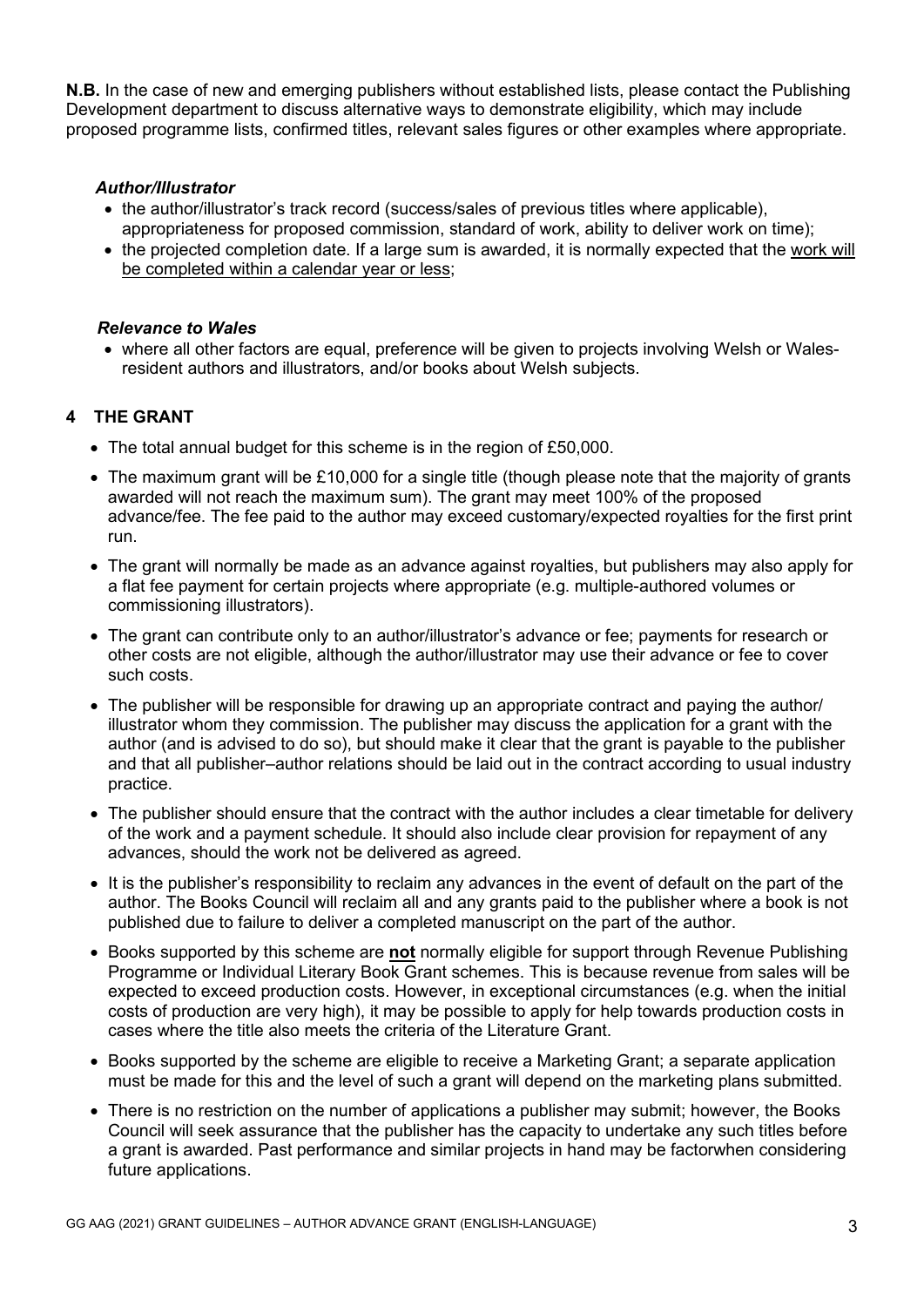## **5 APPLICATION PROCEDURE AND TIMETABLE**

- Applications must be made on the application form [GA AAG (2021)], which may be obtained from the address at the end of this document.
- Applications should include the following supporting documents:
	- $\circ$  a sample of the work of the author(s)/illustrator(s) concerned (either a sample of the work in progress or a short sample of a previously published work);
	- o a full list of English-language titles published in the previous financial year and planned for the current financial year, grouped according to whether or not they received any form of BCW grant and including publication dates. A pro forma is available.
	- $\circ$  a detailed profit and loss forecast for the proposed book. A pro forma is available electronically which will automatically calculate profit/loss.
- Applications are considered by the English-language Publishing Grants Subcommittee, which meets four times a year, usually in February, May, July, and October. Deadlines may be obtained from the address at the end of this document, or from the BCW website.
- Grants will not be awarded retrospectively. Publishers should allow sufficient time between a Subcommitee meeting and the planned publication date (six months) to avoid committing to publication before hearing the outcome of their application. Should the publication date be too close to the date of the Subcommittee meeting, the Subcommittee may assume that there is not a genuine need for grant-aid.
- All publishers in receipt of an Advances or Fees to Authors and Illustrators Grant must adhere to the conditions of grant aid for this scheme, see [GT&C AAG (2021)], including the timely supply of bibliographical data and making grant-aided titles available through normal trade channels (including the Books Council's Distribution Centre). Publishers are asked to familiarise themselves with this document before proceeding with an application.

## **6 PAYMENT OF GRANTS**

The Books Council will release the grant to the publisher in the stages outlined below. Authors/illustrators will receive their payment from their publisher according to the payment schedule given in their contract, which should mirror this timeline. A completed claim form must be submitted at each stage, accompanied by the appropriate documentation. Claim forms are available from the address below.

• **Payment 1**: on signing a contract

The Books Council will issue payment on receipt of a claim form [GC AAG (2021)], together with a copy of the contract signed by both parties. The contract must include a clear timetable for the delivery of the work and note the sums payable at each stage. **A copy of the contract must be received within three months of the publisher receiving a grant offer letter. Failure to provide a signed contract within this time-frame may result in a reduction of the grant. If the contract has not been received within 6 months of the offer of grant, the grant will be cancelled.** 

**Payment 2: on delivery of a completed manuscript** 

The Books Council will issue payment on receipt of a claim form [GC AAG (2021] testifying that the publisher has received the completed manuscript (at the publisher's discretion this payment may be claimed prior to the final edit being completed). At this stage the publisher should complete the part of the claim form which confirms the publication timetable, intended format and print run. A signed copy of the publication contract should also be included if applicable.

### **Payment 3: on publication**

The Books Council will issue payment on receipt of a claim form [GC AAG (2021], and four complimentary copies of the title will be ordered from the Distribution Centre.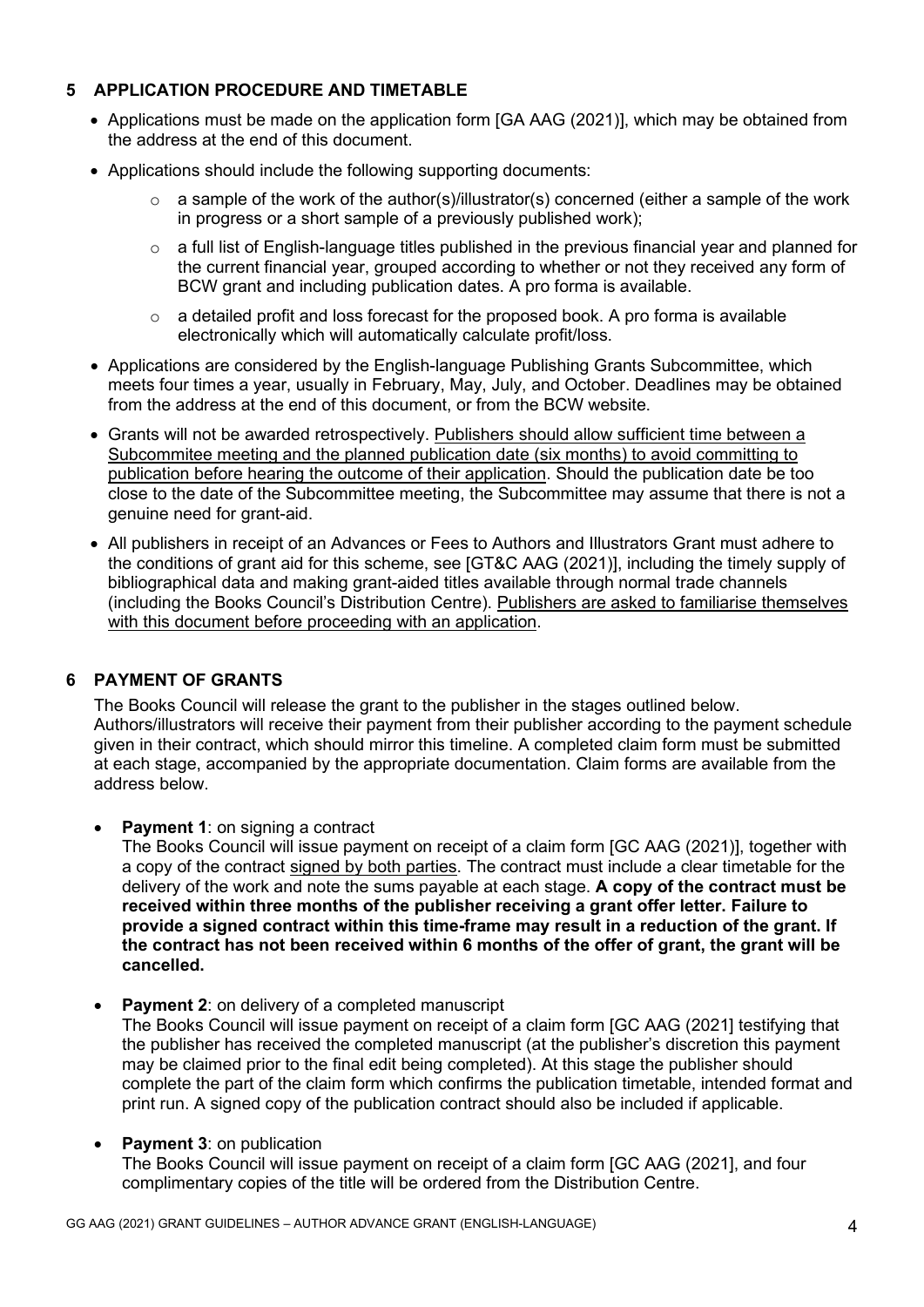### **7 CHANGES TO THE ORIGINAL APPLICATION**

The Books Council reserves the right to alter the amount of the grant payable if the details on the claim form differ significantly from information presented in the original application or if the publisher fails to adhere to the conditions of grant aid [GT&C AAG (2021)]. The publisher must note any changes to the original application on the relevant claim forms, and should discuss any significant changes (e.g. content, proposed contributors, print run) with the Publishing Development Department **in advance**.

### **8 MONITORING AND EVALUATION OF WORK FUNDED**

The Books Council will ask publishers to provide regular updates of sales figures and sales revenue for titles supported under this scheme and may also require copies of reviews to help monitor quality. In the longer term, consideration will also be given to the benefits of profits to the publishers' programme of Welsh writing in English.